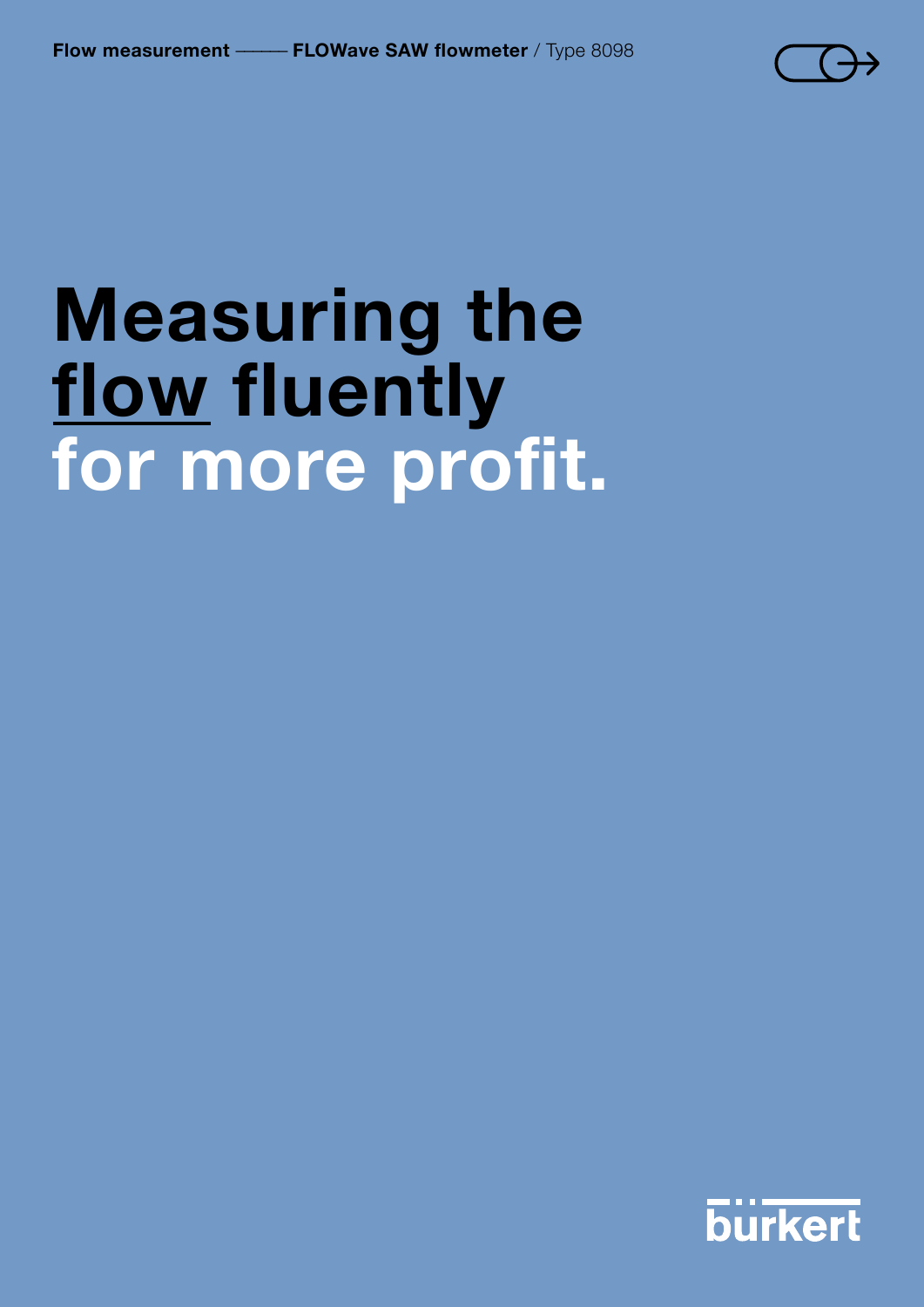/ Is everything flowing the way you want it to? / Let us assume that you process several products at a single plant in your company. Be it milk or beer: above all, it is the quantity that counts. After each batch process, you rinse the pipeline with a cleaning agent. This mixes with your product – and causes litres of waste. Furthermore, costs are incurred for waste water treatment. A flowmeter that quickly detects the media changeover reduces waste and increases the efficiency of your plant. So that everything flows as it should.

> Do you want to increase the efficiency of your plant? Read how easy this can be done in your plant on the following pages.





### A food or beverage manufacturer operates an efficient production plant. It needs to run at full capacity to process the wide range of products economically. The crucial point: the efficiency of the plant is below expectations as profit slips away with each media changeover.

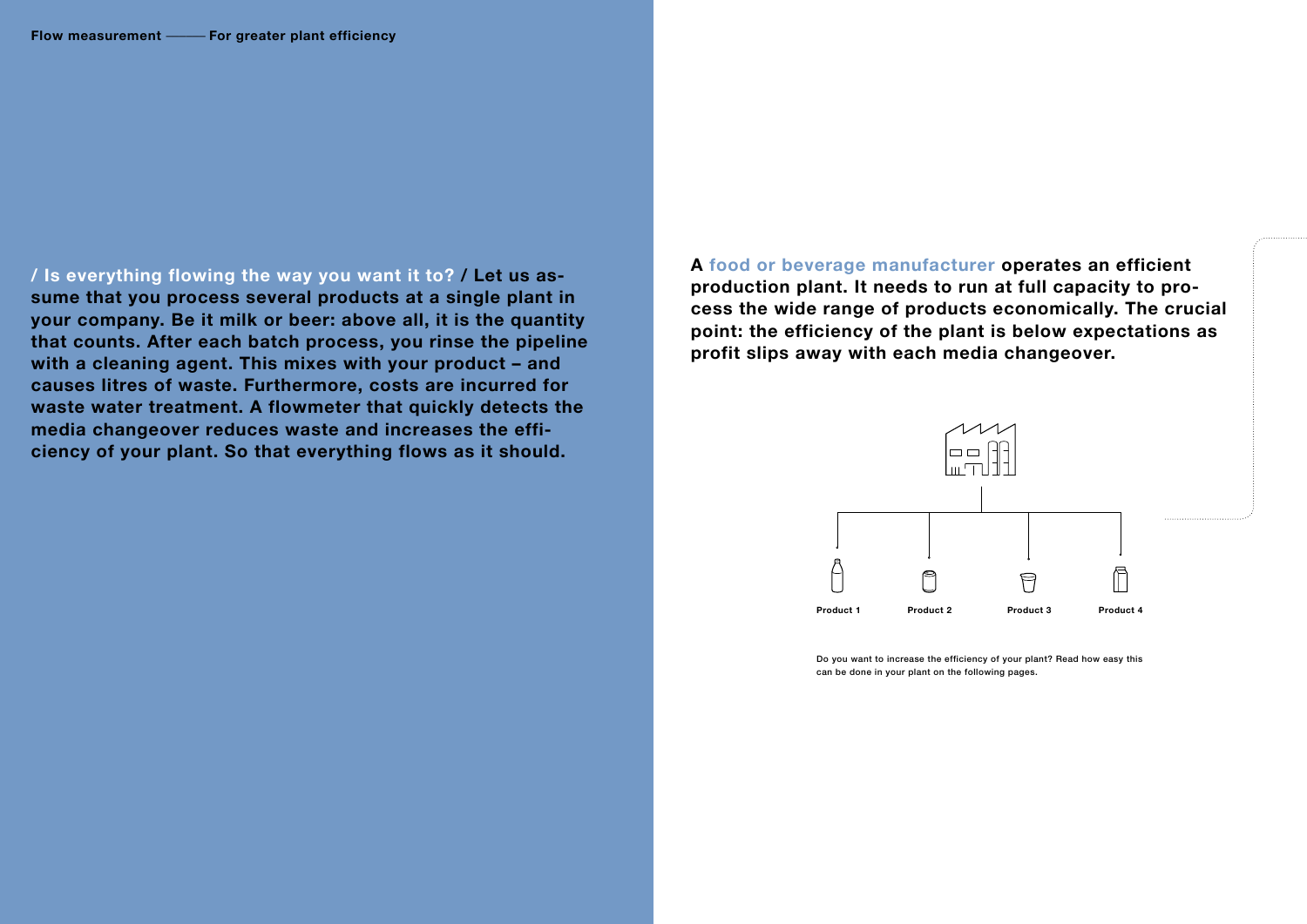changeover, the cleaning agent contminates the product rendering it worthless.



## Media Changeover The pipeline has to be rinsed after each batch process. During the media

/ Efficiency is key / Regardless of whether you process milk, beer or lemonade: during normal operation, your plant should produce as efficiently as possible.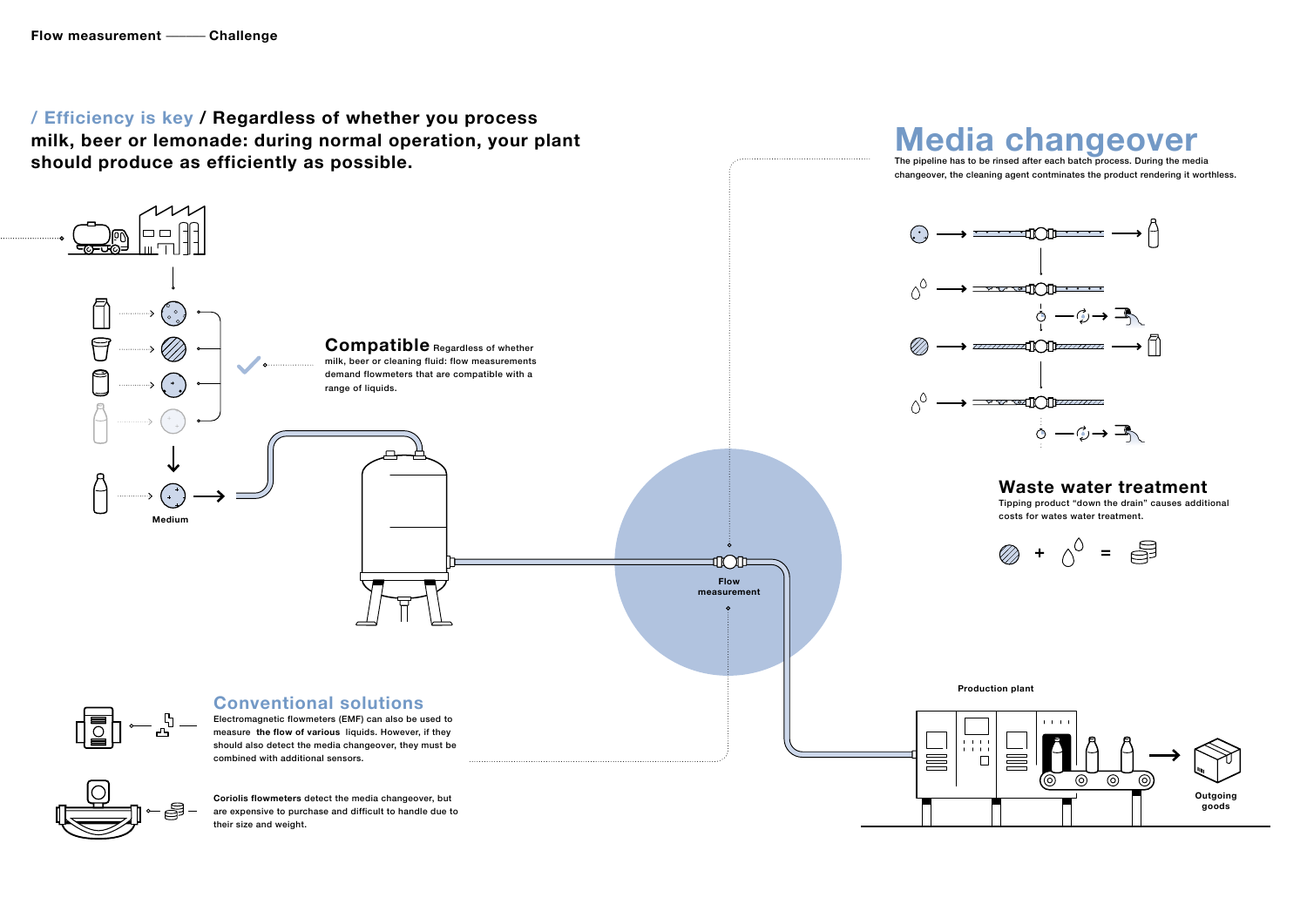

/ Flow measurement with SAW technology / Hygiene is the top priority when producing food products and beverages. FLOWave provides you with a compact solution that meets strict hygienic requirements. Thanks to innovative SAW technology, the flowmeter dispenses with sensor elements in the measuring tube. No parts in the measuring tube means: no leaks, no material incompatibility, no maintenance, no pressure drop and easy cleaning.

> Surface acoustic waves (SAW) occur in nature, e.g. as a result of seismic activities. We have harnessed these effects in a patented technology for the inline flow measurement of liquids.

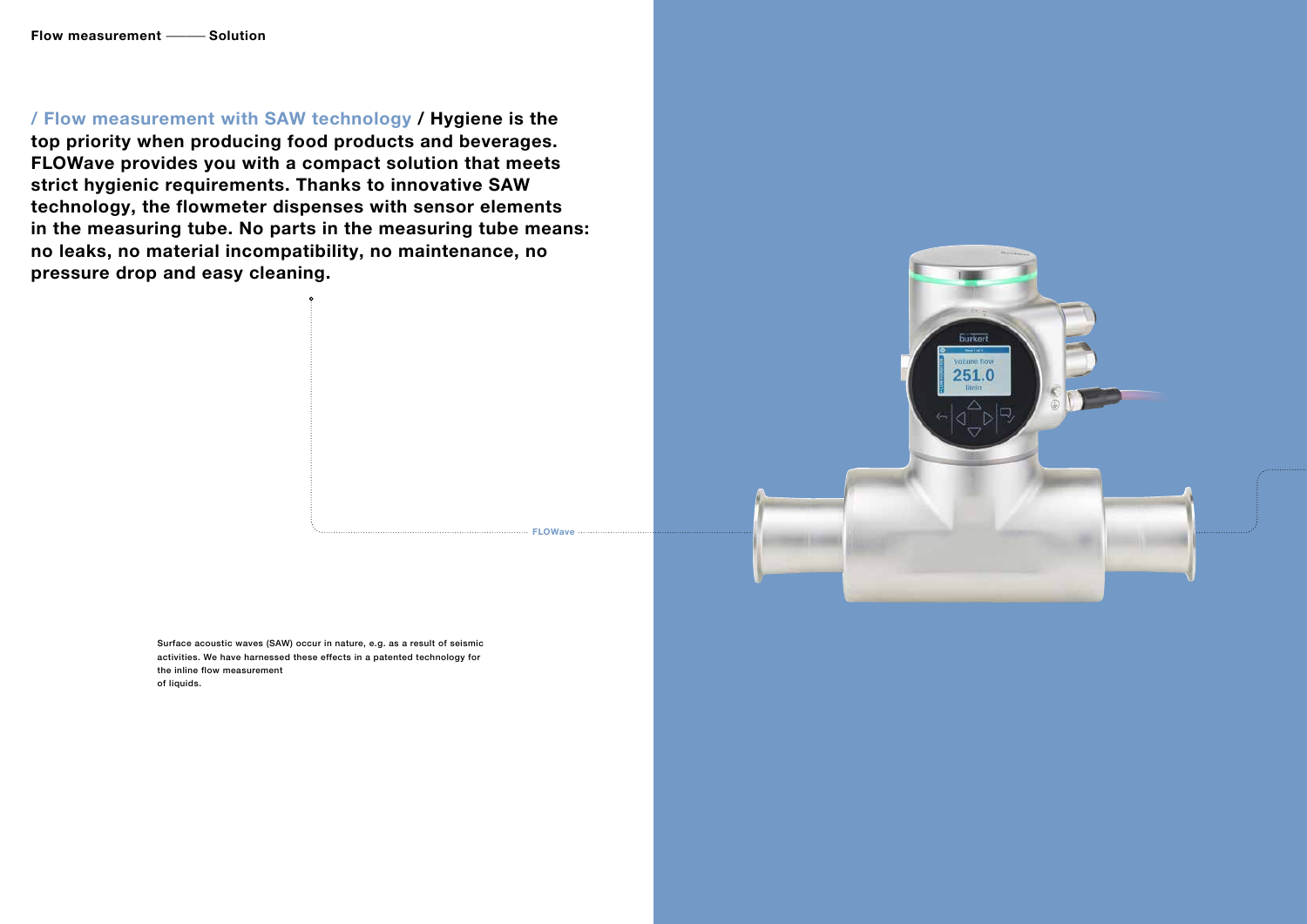#### Maximum precision

FLOWave measures the volume flow independently of the conductivity of the medium with an accuracy of 0.4% of the measured value, the accuracy for the temperature is  $\leq 1$  °C.

#### Meets the highest hygiene requirements

FLOWave dispenses with sensors in the measuring tube that come into contact with the medium. It therefore measures the flow under completely hygienic conditions. This is confirmed by various certificates (ASME BPE, 3A and EHEDG).

#### Fit for the future



illnulli ∯

FLOWave devices utilise the Bürkert device platform EDIP. EDIP stands for "Efficient Device Integration Platform". It considerably simplifies the handling of the devices and helps to integrate them quickly into an existing fieldbus system. In short: EDIP is just one way we addressing the challenges of Industry 4.0.

Easy to handle and install

 $\neg \swarrow$ 

The compact and lightweight flowmeter fits into every system and is easy to install. A FLOWave device with two inches pipe size weighs just 3.4 kg - compared to a Coriolis flowmeter with 70 kg.

ñN

#### Less loss, more productivity

Thanks to the "Density Factor" function, FLOWave detects fluid changeovers very quickly and simplifies the separation of production steps. This reduces waste and costs while increasing productivity.

#### Constant processes and product quality

The "Acoustic Transmission Factor" function detects bubbles, particles or solids in the liquid. This allows the user to intervene quickly as soon as defined process variables are exceeded or undercut.

#### Fast start-up and easy operation

The high-resolution 2.4" display offers flexible operation with intuitive, graphic user guidance. Freely definable measured value designations and the optional display of one to four measured values, a trend curve and the parameterisation interface enable an individually coordinated display.

The WiFi module allows remote access to measurement parameters via web browser. This is particularly relevant when FLO-Wave is installed at difficult-to-access points in the process.

/ Compact and clever / FLOWave not only measures the flow rate, but also the temperature, density factor and acoustic transmission factor of your liquids. It therefore detects media changeovers quickly and precisely. This is a gain for your production plant: it works much more efficiently.

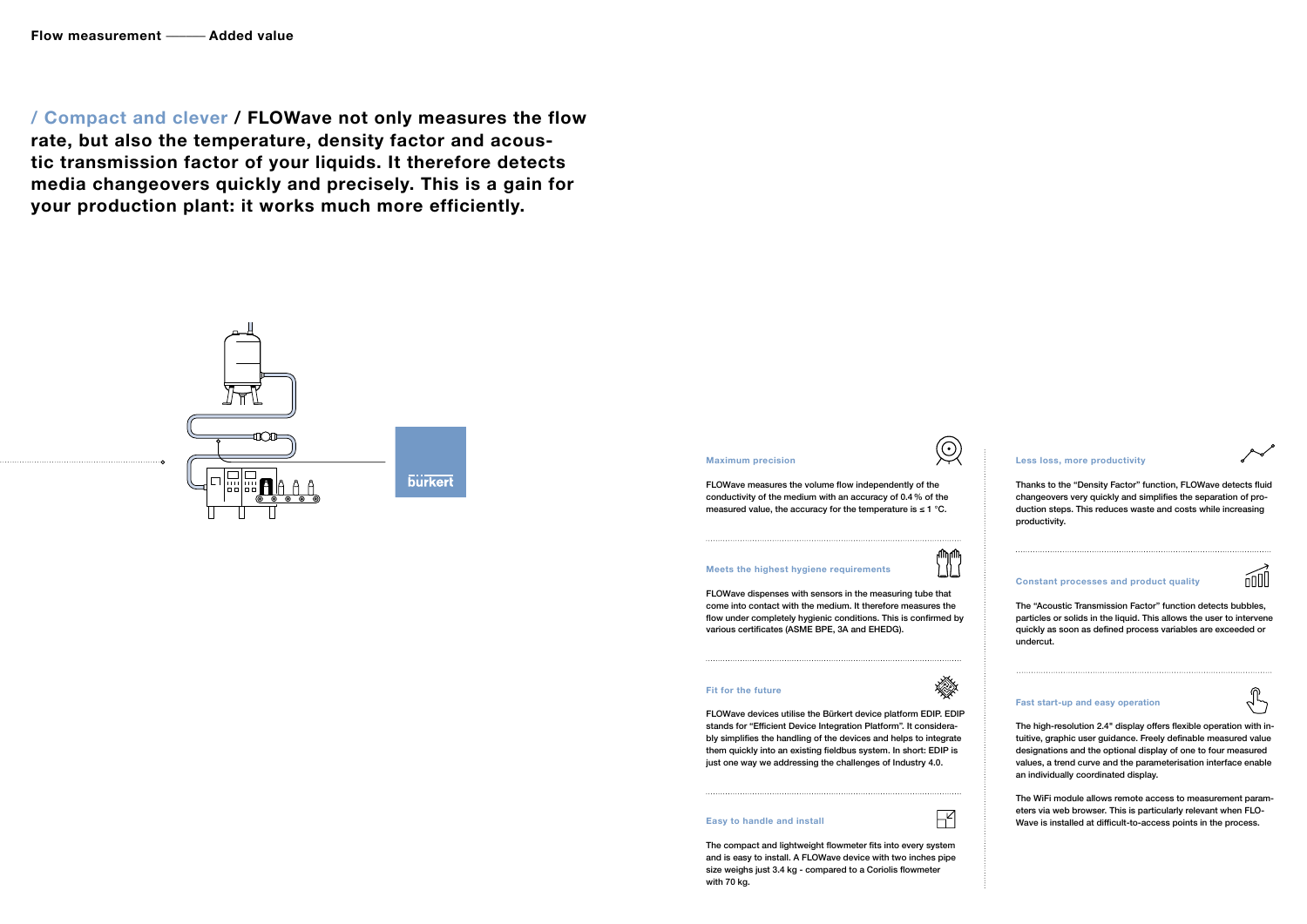/ Wave goodbye to waste: Detecting media changeover, separating production steps / FLOWave continuously determines the density factor. This is a temperature compensated measured value. If it changes, FLOWave recognises that a different liquid is flowing. For example, when milk turns into water at the end of a batch process. This fast and precise measurement reduces waste and increases the efficiency of the plant. We illustrate it here using an example of water, milk and lemonade with varying sugar content:

In the second example, two types of lemonade with varying sugar content are distinguished from each other: the lemonade with more sugar has a density factor of 1.025. The density factor for the lemonade with slightly less sugar is 1.002. The higher the sugar content of a liquid, the higher the density factor. The contract of the contract of the contract of the contract of the contract of the contract of the contract of the contract of the contract of the contract of the contract of the contract of the contract of t

Regardless of the temperature, FLOWave outputs a density factor of 1.000 for water. If milk is added, the density factor increases. The higher the density of a liquid, the higher the density factor.